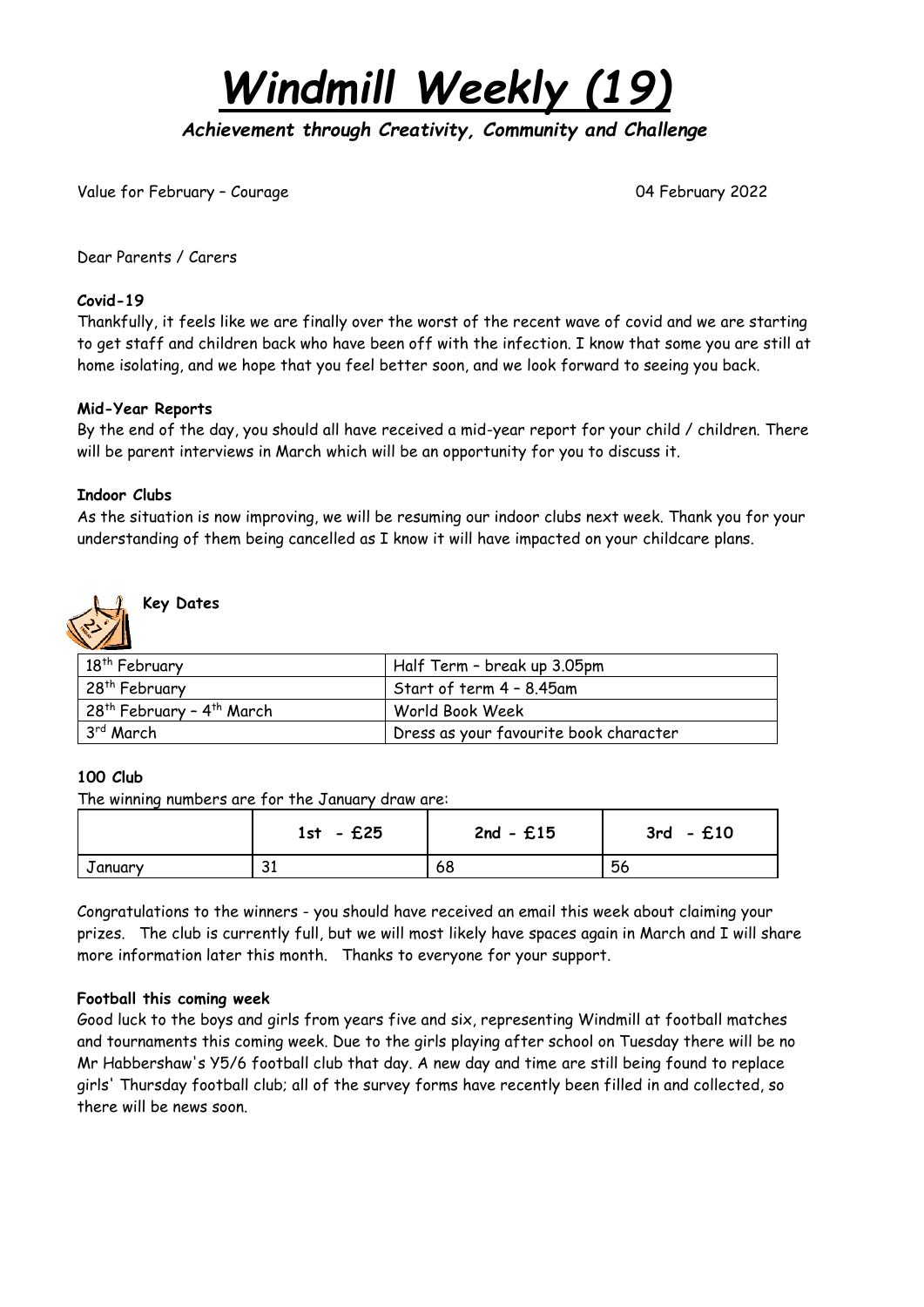### Yours faithfully

Lynn Knapp Headteacher

 **(If any images below are missing please view the Newsletter on the School Website – [www.windmill.oxon.sch.uk\)](http://www.windmill.oxon.sch.uk/)**

### **Oxford Brookes University Research Project**

Dear Parents,

My name is Megan Agnew and I am currently completing a research project as part of the final year of my undergraduate Psychology degree at Oxford Brookes University. The project will run from the start of December 2021 for a couple of months. My project is looking at the possible differences in the vocabulary of children born in summer and those born in winter and possible factors that can affect these differences. If you take part, you will be asked the month of birth of your child as well as some questions about their reading habits and the words that you think they know.

If you are a parent of a child aged between 4 and 7 I invite you to take part in my questionnaire. The questionnaire will take no longer than 15 minutes to complete.

Please click the link below if you wish to participate. [https://brookeshls.co1.qualtrics.com/jfe/form/SV\\_b8igvKfnFiUqv5Q](https://brookeshls.co1.qualtrics.com/jfe/form/SV_b8igvKfnFiUqv5Q)

Many thanks in advance,

### Megan Agnew



Booking Essential. Email/Call: Headington.library@oxfordshire.gov.uk / 01865762867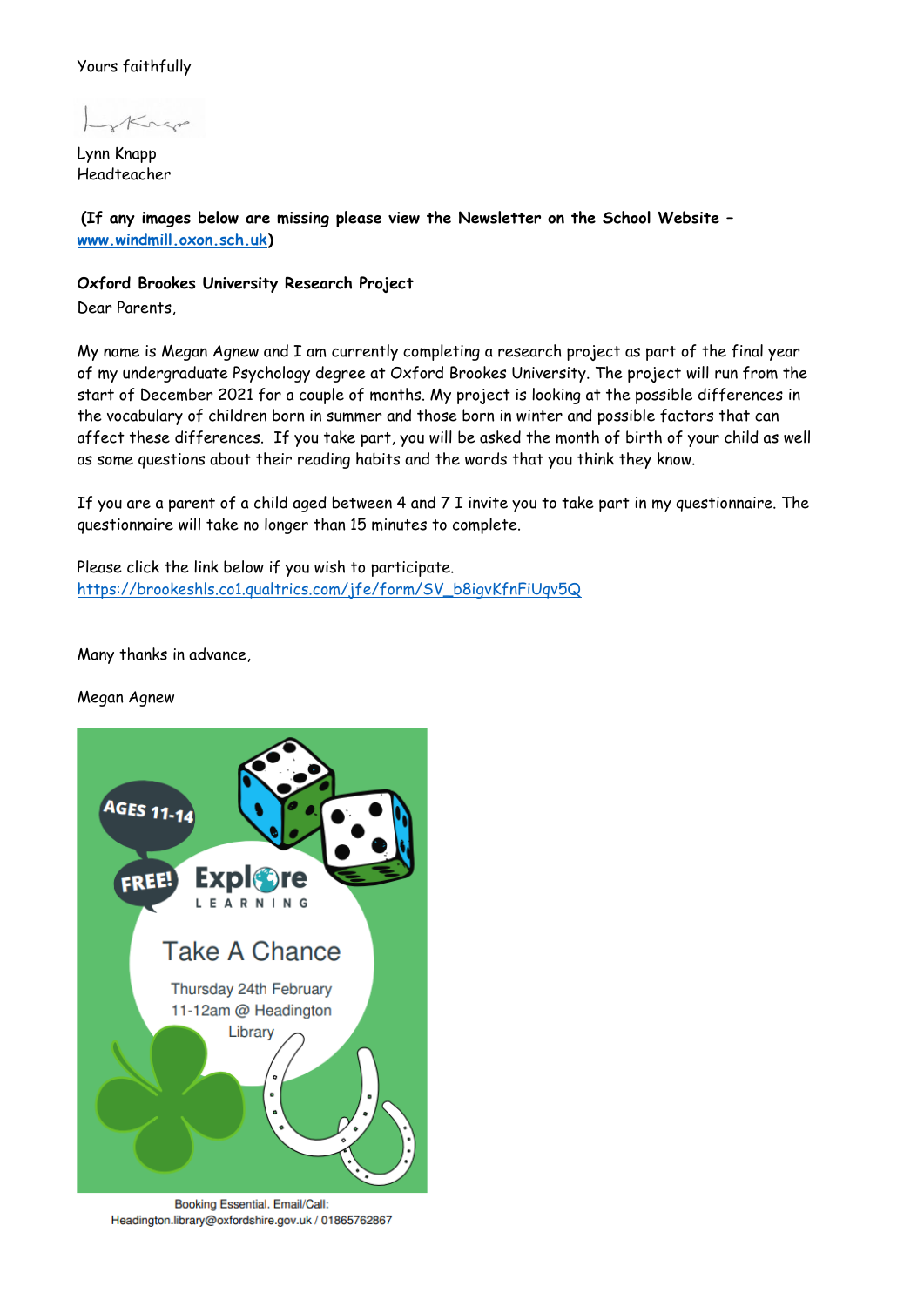## OXFORD BABY BANK DONATION MORNING

We will be holding a donation morning on **Saturday 12th March 2022 from 9am till 1pm** at our storage facility at the Cowley Methodist Church on the corner of Jeune Street and Cowley Road (opp. the Ultimate Picture Palace). The postcode is OX4 1BN.

Our recipients are all referred by frontline professionals and we give required items free of charge. As we pride ourselves on giving our recipients the best that we can, we should be very grateful to receive good quality:

- Moses baskets
- Cots and cot –beds (we can only accept new mattresses)
- Buggies that are less than 5 years old (we are responsible for safety, so cannot take older machines. We also cannot store bassinets, so unfortunately cannot accept travel systems)
- Blankets and sleeping bags
- **Slings**
- Microwave sterilisers, breast pumps and new bottles
- Babygros and vests up to 1 year
- Clothing 2-5 years
- Coats and snow suits new-born to 5 years
- IKEA high chairs (the ones which have detachable legs)
- Pressure fitted stair gates
- Bouncy chairs
- Play mats and changing mats

Unfortunately owing to lack of space, we cannot accommodate any other items at present. A BIG BIG THANK YOU to everyone in advance.

The Baby Bank Team Registered Charity no 1190257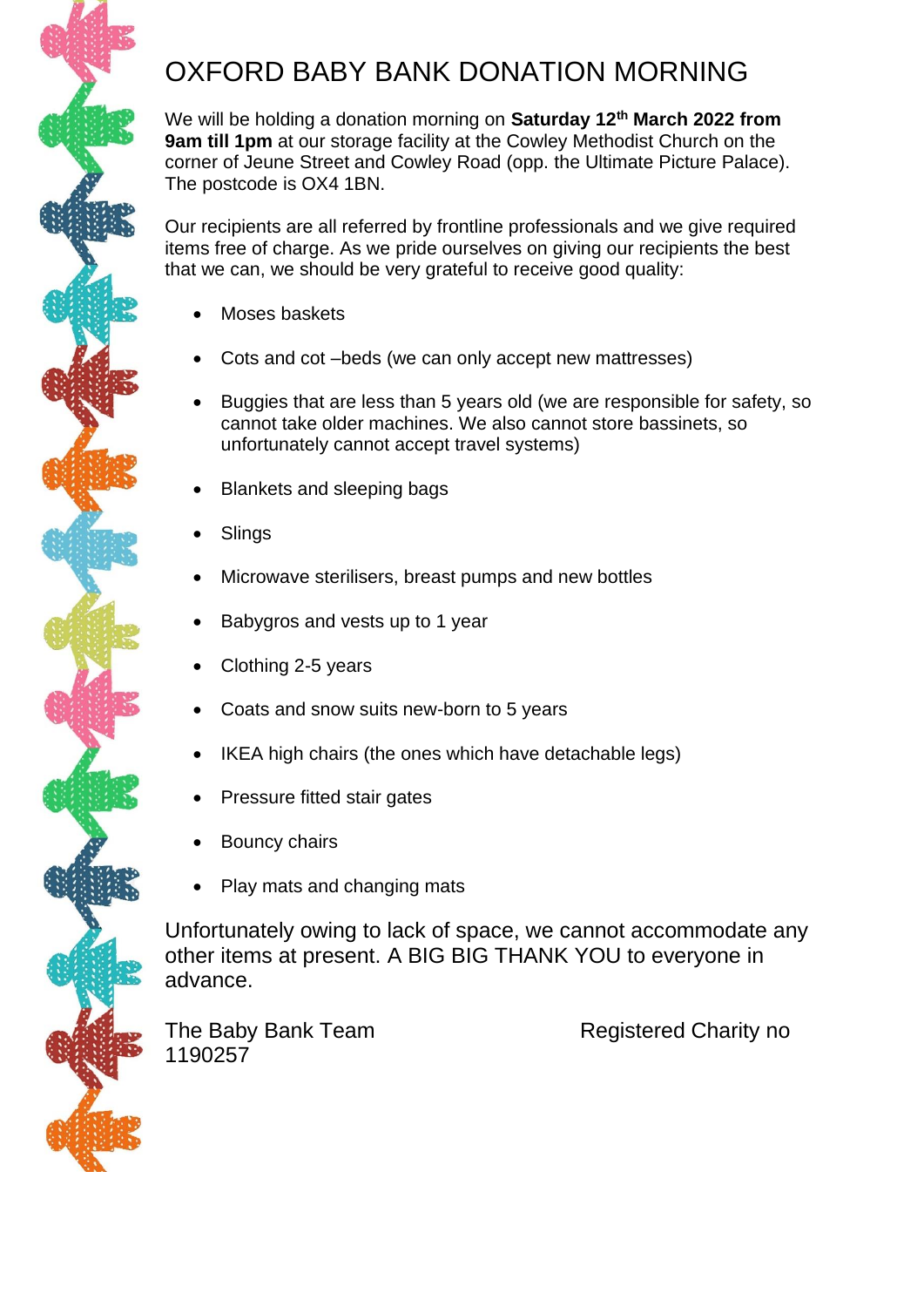# **MINDFULNESS FOR PARENTS & CARERS**

*A practical guide to looking after yourself in the midst of parenting*



## *6 WEEK ON-LINE COURSE*

Adapted from the bestselling book "Finding Peace in a Frantic World" by Mark Williams & Danny Penman. Also including informal meditations that you can share with your child/children.

## *STARTS MARCH 3rd 2022* **Subsidised Cost: £70**

## **FREE TASTER SESSIONS**

**Find out more**

**Thursday 10th Feb - 8-9pm Thursday 17th Feb - 8-9pm**

Mindfulness offers many benefits: it helps our mental and physical well-being and has been shown to alleviate anxiety, depression, stress and chronic pain.



### **COURSE GUIDE**

**Susie Stead** is a freelance mindfulness teacher based in Oxford. She was trained and competency assessed by the Oxford Mindfulness Centre (OMC) and is an OMC teacher. She also has 3 now adult children. [www.susiestead.com/mindfulness-teacher,](http://www.susiestead.com/mindfulness-teacher) <https://www.facebook.com/mindfulnessinoxfordshire>

**For an application form or further information, please contact:** 

Chris Smith Community Centre @ Christ Church, Development Manager Mob: 07582 305760 Email: [chris@christchurchswindon.co.uk](mailto:chris@christchurchswindon.co.uk)